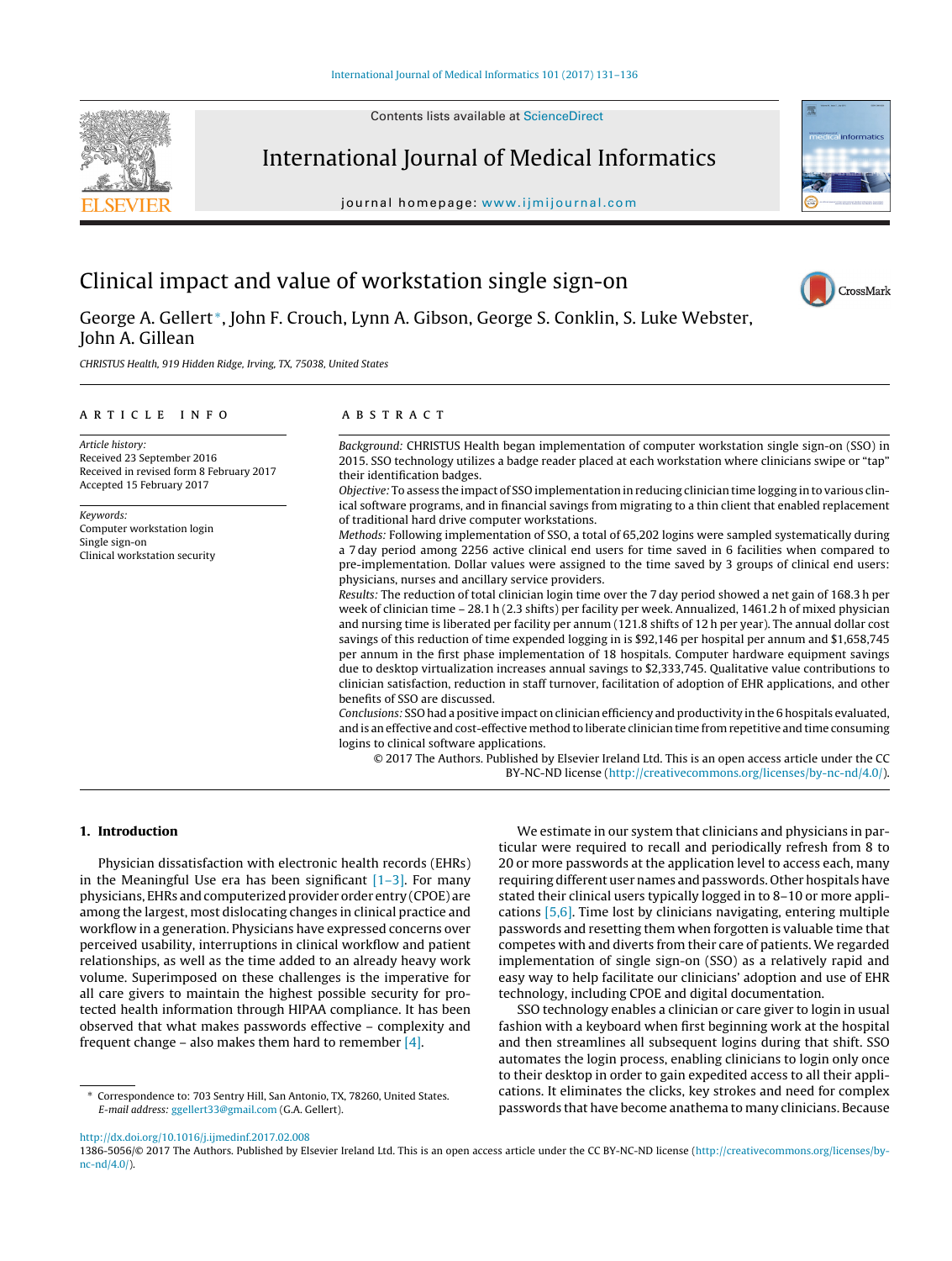care givers are highly mobile and routinely pressed for time, there is great potential value in providing them roaming access to the information and systems they need at the point of care and as they move through the hospital.

Our enterprise objective in implementing SSO was to provide clinicians improved and expedited access to key clinical applications, and to eliminate password confusion and wasted time in password management, while enhancing HIPAA compliance in access authentication. Once logged in, clinicians need only tap or swipe their enabled identification proximity badge on card readers placed at all computer workstations (except those reserved for downtime access). No matter where clinicians may work within the hospital, use of a proximity badge to tap in and out (or "tap and go") enables them to pick up exactly where they left off and conveys rapid no click access to health records and other functionality as they change location. When the clinical user moves to another device in the facility, a simple tap on the badge reader brings the current state of the last computer used to the new screen.

SSO reduces repetitive, manual logins with automated processes, and expedites authenticated access to desired clinical software applications used by the clinician for the balance of a 12 h shift, after which login in the usual fashion must be repeated to enable another shift of accelerated logins. SSO provides support for all types of applications including terminal, client server and cloud-based applications. Our SSO platform has a simple graphical user interface (GUI) based tool for creating application SSO profiles. No coding is necessary, and we are able to profile and deploy new applications rapidly. Password administration enables automation of application password change processes, removing this task from the care provider. Providers can focus on patient care, not on continually managing new passwords to meet organizational password requirements. Clinical applications can be automatically launched, or closed, when a user signs in, depending on their location in the hospital. By automatically starting the required applications and signing providers in, more time is liberated for patient care, and clinicians spend less time navigating technology. SSO automatically locks workstations when care providers leave and re-authenticates them when they return to where they left off. This eliminates the need to manually lock sessions or use sometimes unreliable inactivity timers, and prevents loss of work in the system due to distraction or diversion. The process minimizes disruption to clinical workflows while meeting regulatory compliance and security requirements.

It was determined that the mostly highly effective implementation of SSO required a migration from workstation personal computers (PCs) to a thin client with processing occurring within the Cloud. In addition, we migrated from physical PCs to a virtual desktop infrastructure (VDI) in order to enable clinician roaming from service line to service line in the hospital using the new SSO access. During early implementation, 45 different clinical software applications were profiled and enabled for single sign-on.

Fontaine et al. reported previously in this journal that proximity card authentication significantly increased clinicians' perceived speed of login and decreased inappropriate shared login on clinical workstations [\[7\].](#page-5-0) Hope and Zhang evaluated perceptions of satisfaction with SSO in the emergency departments of a mid-sized integrated delivery network, finding that SSO increased clinical user satisfaction  $[8]$ . Heckle and Lutters sought to document the factors affecting SSO adoption using ethnographic research methods, and noted that SSO was not consistently effective or a good fit for collaborative work areas [\[9\].](#page-5-0) This report builds on past efforts to evaluate SSO technology by complementing these self-reported data and qualitative research methods with direct sampling of actual login times prior to and following implementation of SSO in 6 hospitals. We then quantified annualized and facility level clinician time savings and the associated financial value, using national

reports of mean hourly wages of different clinical end users on the multidisciplinary care team who roam the hospital and would benefit from SSO. The objective of this study was thus to assess the impact of SSO implementation in reducing clinician time logging in to various clinical software programs, and in financial savings achieved by migrating to a thin client that enabled replacement of traditional hard drive computer workstations.

#### **2. Methods**

# 2.1. Study setting

We present a quantitative evaluation of the impact of the implementation of single sign-on login technology for access to computer workstations in 6 CHRISTUS Health hospitals. CHRISTUS Health is a mid-size independent delivery network in 6 U.S. states and 3 foreign markets with more than 350 services, 47 hospitals and over 15,000 physicians. CHRISTUS Health Information Management and Health Informatics began implementation of SSO across the enterprise in 2015. Initial implementation of SSO at CHRISTUS Health focused on enabling SSO among physicians, mid-levels and nurses. Subsequently, access was expanded to include ancillary services, such as respiratory therapists, dieticians, physical therapists, and other care providers who roam the hospital. Our electronic health record is MEDITECH Client Server Version 5.66 and our SSO product is OneSign Version 5.1 from Imprivata.

#### 2.2. Study design

We share quantitative data on clinician time savings and recurrent computer hardware expenditure savings resulting from the implementation of SSO. Utilizing average national hourly wage rates, we translate the hours of time saved by various clinicians in reduced login activity into dollar cost savings produced when clinicians are liberated to be clinicians and care for patients.

The software utilized to implement SSO enables precise quantification of the number of logins by multidisciplinary care givers within each facility and across all 6 facilities on which analyses were completed. Our SSO product, OneSign Version 5.1 from Imprivata, and our virtualization software provided by Citrix, provide us with data-based reports on current and retrospective SSO utilization by clinicians including: number of deployed users; number of active users; number of logins; SSO application frequency of access profile; average logins per user; and average application events per user. While care giver satisfaction was not systematically surveyed, anecdotal reports of increased satisfaction among end user clinicians was captured and will be described.

# 2.3. Sampling techniques

We selected a 7 day observation period of SSO usage inMay 2016 across 5 general community/general hospitals and 1 children's hospital in Texas and Louisiana. Measurements were completed of mean login duration to representative workstations pre-SSO and post-SSO implementation. Post-SSO involved 2 login durations: the first login of the day to the desktop (which required slightly more time than pre-SSO), and subsequent logins to the EHR utilizing the card reader or swipe technology (which required less time per login than pre-SSO).

#### 2.4. Sample size

There were 65,202 logins to the enterprise EHR (MEDITECH Client Server 5.66) by clinicians in 6 facilities over a 7 day period post-SSO in May 2016 (also used to approximate preimplementation logins). Potential SSO clinical users across the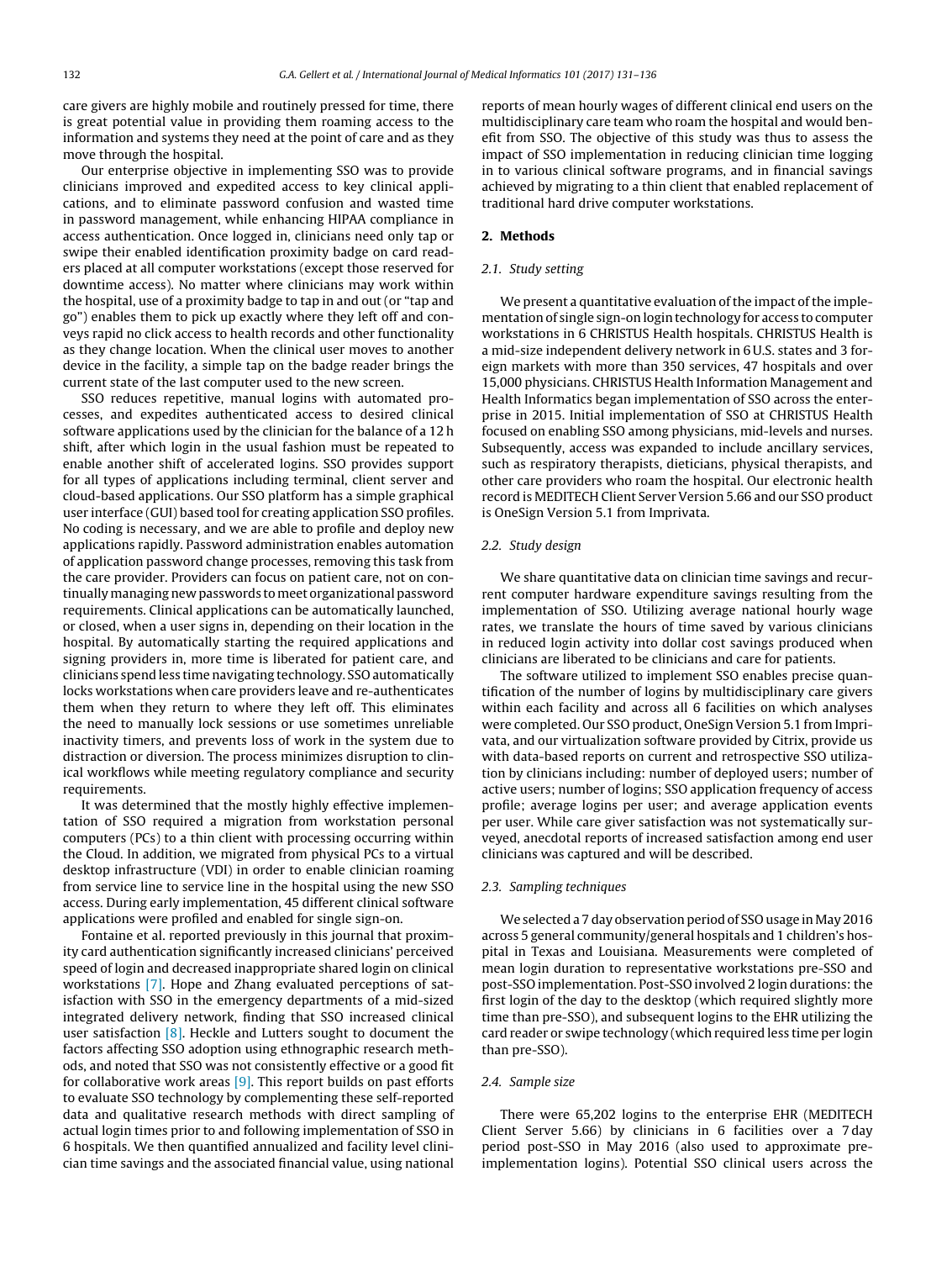enterprise are 22,011. Of these, 5078 were based in the 6 hospitals evaluated, of which 2256 were active users (44.4%).

To determine and validate actual initial login and reconnect times, we completed 2 samplings of 20 logins for each facility separated by approximately 1 week and derived the mean. We replicated this sampling of actual login durations in each of the 6 hospitals evaluated. Sampled workstations were on different floors and service lines of each facility. We have no a priori reason to suspect any substantial or systematic variation or changes in system performance between samplings, and none was evidenced from repeat sampling.

# 2.5. Data collection tools

Citrix Studio was our virtualization analytics tool and we generated manual reports from the Imprivata OneSign appliance. Hands on evaluation of sample login times were completed manually and systematically (as described above) at each of the 6 hospitals on end point user devices (thin clients).

# 2.6. Data analysis and management

Mean login durations were multiplied by the number of total first of shift and subsequent logins across all 6 hospitals for a 7 day period of evaluation and reporting in May 2016. We report on the total time required for clinicians to login pre- and post-SSO implementation and quantify the benefit resulting from decreased clinician login times. We utilized multiple national estimates of median or mean hourly pay rates for members of the multidisciplinary care team in order to translate hourly and shift savings to dollar/cost savings, including physicians, nurses, respiratory therapists, dieticians and physical therapists. For the desktop virtualization, we estimated the recurrent annual expenditure savings created by replacing computer workstation hard drives with a thin client utilizing Cloud processing to facilitate rapid login and other computing functions of clinical workstations.

We calculated the dollar cost savings or value in liberating time for each of 3 categories of clinicians utilizing SSO – physicians, nurses and ancillary personnel(including physicaltherapists, dieticians and respiratory therapists). Clinician time liberated by SSO enables them to focus on care delivery to patients, increasing (presumably) patient throughput and volumes, and thus indirectly revenue. More time spent on patient care rather than logging in to clinical information systems may also presumably improve quality and both patient and provider satisfaction. In our SSO implementations in these 6 facilities, 28% of clinical users were physicians, 54% were nurses, and 18% were from ancillary departments. We estimated hourly wages of each clinical group with intent to err on the conservative, as follows. For nurses, we utilized the national average wage of \$34.50 [\[10\].](#page-5-0) We collapsed physical therapists, dieticians and respiratory therapists into a single category of ancillary users and averaged their respective average hourly wages as \$32.20.

Estimation of physician hourly wages was more complex because of considerable income disparity between specialties. First we divided physicians into 4 general groups corresponding to our highest EHR users who issue the greatest total enterprise volume of orders through CPOE: (1) hospitalists; (2) emergency medicine physicians; (3) general surgeons; and (4) all other physicians collapsed. We estimated from our CPOE use and order issuance data that each group comprises approximately 25% of EHR and related applications use, and therefore, physician SSO use as well. These estimates are based on our high level analysis of historical and current CPOE use rates and volumes of total orders issued by specialty.

We collapsed all other medical specialties into a single category and averaged the physician hourly wage rate reported in the U.S. Department of Labor occupational employment statistical data base rate (\$95 per hour) with that reported by Becker's Hospital Review 2015 data (\$165 per hour) for a rate of \$130 per hour  $[11,12]$ . For hospitalists, emergency medicine physicians and general surgeons, we averaged 3 reported hourly rates for each specialty from Salary.com, the Medscape Physician Compensation Report 2016, and Becker's Hospital Review 2015 data [\[12–14\].](#page-5-0) This yielded an hourly mean wage of \$108 for hospitalists, \$144 for emergency medicine physicians and \$170 for general surgeons. Averaging the hourly wage of the 4 categories of physicians yielded a generic physician hourly wage of \$138. We preferred to err in our estimates on the conservative side with respect to the financial value and impact of SSO, and suspect that in many U.S. markets, actual physician hourly wages will exceed these estimates.

Workstation hardware purchase savings are realized by migration to a thin client during SSO implementation. The cost of a WYSE device or thin client at \$200 per unit supplants the current PC upgrade/replacement cost of \$900 per unit. We estimated and report prospective multi-year savings on PC replacement costs.

#### 2.7. Inclusion and exclusion criteria

Although SSO was implemented on mobile workstations, because of a high degree of variation in their set up and deployment from facility to facility, we could not compensate for this variability and so excluded mobile access points from our analyses. This variation includes type of computing device deployed, whether a thin client is deployed on a mobile workstation, and variances in mobile wireless coverage and penetration. These mobile workstations represent approximately 18% of all workstations on which SSO was deployed in the 6 hospitals evaluated.

# **3. Results**

Pre-SSO implementation, manual keyboard login was measured as requiring a mean of 29.3 s, equal to a total 530.7 h of clinician login time over 7 days assessed. First of shift SSO to the EHR is a 2 step login: accessing the Windows desktop requires a mean of 30.1 s and then 4.5 s to access the EHR, a total of 34.6 s. Login failures and inadvertent logins to a prior user's account were very infrequent and considered negligible for the purpose of analysis.

Post-SSO implementation, 12,936 logins were first of shift (at 34.6 s each), requiring 124.3 h of clinician first EHR login time over 7 days. During the remaining 12 h shift, when clinicians reconnect to the EHR the time required per login was 16.4 s, a reduction of 12.9 s from pre-implementation. The number of subsequent clinician logins was 52,266, yielding a total of 238.1 h of reconnect time to the EHR over 7 days. Total post-SSO clinician login time over 7 days is the sum of initial login plus subsequent login hours, or 362.4 h total ([Table](#page-3-0) 1).

Reduction of clinician login time over a 7 day period across 6 hospitals was 530.7 h pre- minus 362.4 h post-implementation, a net of gain of 168.3 h of clinician time liberated over the 6 hospitals (14.0 shifts of 12 h), or 28.1 h (2.3 shifts) per facility per week. Per annum, 1461.2 h or 121.8 shifts of mixed physician and nursing time are liberated per facility. Our first phase implementation of 18 hospitals will yield 2192 shifts or 26,302 h of clinician time saved [\(Table](#page-3-0) 1). However, if login occurs with less than 20 min transpired since last EHR activity (the enterprise standard EHR inactivity log off time), subsequent login time is reduced to 11.9 s. Percentage of reconnects within 20 min is not available but if substantial, the above metrics underestimate considerably actual time saved.

The financial impact estimates, as shown on [Table](#page-3-0) 2, conservatively translate the mean reduction in clinician login time per facility per year (1461.2 h) into a facility annual savings (or libera-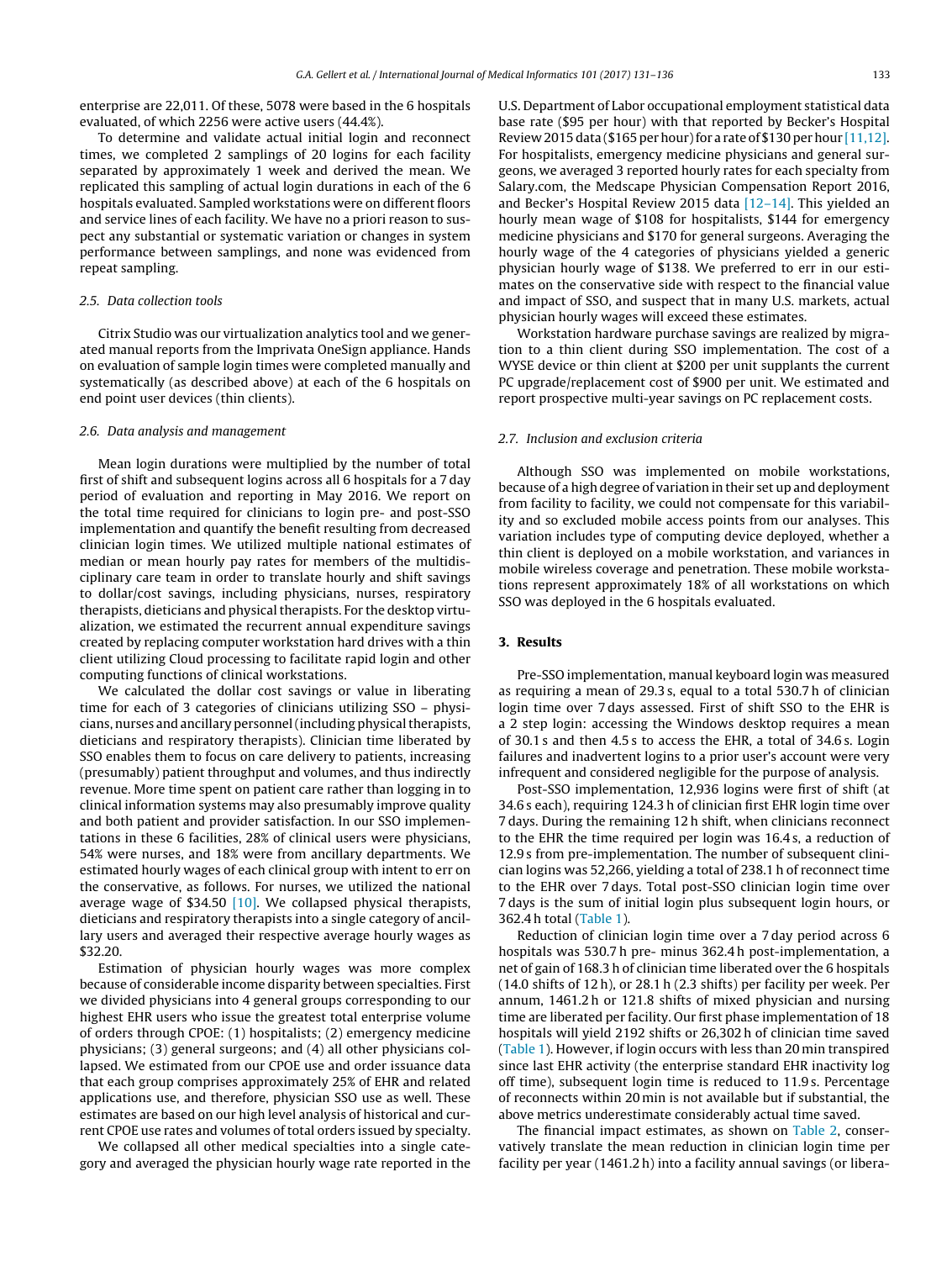# <span id="page-3-0"></span>**Table 1**

Single Sign-On Reduction in Clinician Login Times and Associated Cost Savings.

| Login Performance Parameter                   | Frequency                  | <b>Cost Savings</b> |
|-----------------------------------------------|----------------------------|---------------------|
| Total number of logins to enterprise EHR      | 65.202                     |                     |
| over 7 days (6 hospitals)                     |                            |                     |
| Active clinical users of Single Sign-On       | 2256                       |                     |
| (6 hospitals)                                 |                            |                     |
| Mean pre-SSO manual keyboard login total time | 88.5h                      |                     |
| required per facility (7 days)                | (7.4 shift equivalents)    |                     |
| Mean post-SSO clinician login time per        | 60.4h                      |                     |
| facility (7 days)                             | (5.0 shift equivalents)    |                     |
| Mean post-SSO reduction in clinician login in | 28.1 h                     |                     |
| time per facility (per week)                  | (2.3 shift equivalents)    |                     |
| Mean post-SSO reduction in clinician login    | 1461.2h                    | \$92.146            |
| time per facility (per year)                  | (121.8 shift equivalents)  |                     |
| Expected total post-SSO clinician login       | 26.301.6h                  | \$1,658,745         |
| time savings when 18 hospitals implemented    | (2191.8 shift equivalents) |                     |
| (per year)                                    |                            |                     |

#### **Table 2**

Single Sign-On Cost Savings by Professional Category.

| Professional Category                                                                    | Percentage of All<br>SSO Users (Annual<br>Hours Liberated 6<br>Facilities) | <b>Estimated Hourly</b><br>Wage | Annual Value of<br>Liberated<br>Time/Cost Savings<br>Per Facility | Annual Value of<br>Liberated<br>Time/Cost Savings<br>18 Facilities |
|------------------------------------------------------------------------------------------|----------------------------------------------------------------------------|---------------------------------|-------------------------------------------------------------------|--------------------------------------------------------------------|
| Physicians<br>(Hospitalists, Emergency Medicine)<br>Physicians, Surgeons and all others) | 28%<br>(7364.5 h)                                                          | \$138.00                        | \$56,456                                                          | \$1,016,301                                                        |
| <b>Nurses</b>                                                                            | 54%<br>(14,202.9h)                                                         | \$34.50                         | \$27,222                                                          | \$490,000                                                          |
| Ancillary<br>(Physical Therapists, Dieticians and<br>Respiratory Therapists)             | 18%<br>(4,734.3h)                                                          | \$32.20                         | \$8469                                                            | \$152,444                                                          |
| All Professional Categories                                                              | 100%                                                                       | $\overline{\phantom{m}}$        | \$92,146                                                          | \$1,658,745                                                        |

tion of clinician time) equal to \$92,146 per year, per facility. When 18 hospitals in our first implementation phase are live on SSO, the 26,301.6 h of clinician time saved will produce a recurrent enterprise annual savings equivalent of \$1,658,745. If our conservative estimates undervalue the hourly wages and associated savings by 10%, the annual savings increase to \$1,824,620; if undervalued by 20%, the hourly wage savings increase to \$1,990,495.

Estimated savings in averted new PC purchases due to replacement of PCs with WYSE thin client devices is estimated at \$2.7 million over the next 4 fiscal years (\$675,000 per year).We estimate that the net total cost of SSO implementation was approximately \$700,000 (including WYSE device virtualization, but excluding other system elements that were already in place at go live or that serve other utilities and objectives). Our annual maintenance cost for SSO is \$219,000. With the savings rendered by SSO in terms of clinician shifts at \$1,658,745 total per annum, the additional savings on new PC purchases brings the annual total recurrent savings to \$2,333,745 across our enterprise.

While we collected no survey or interview data systematically, anecdotal reports from over 80 physicians and nurses utilizing SSO while Health Informatics rounded in the hospitals after implementation conveyed a very high degree of satisfaction with its deployment.

#### **4. Discussion**

Our finding of 28 h of clinician time saved per week and 1461 h saved annually per facility is comparable to estimates conveyed in other reports  $[15-17]$ . Our time savings however are not estimates, or self-reported  $[7-9]$ , but are actual observed login time reductions quantified by our software application. Thus SSO has had a significant favorable impact on clinician efficiency and productivity in these 6 hospitals. However, our financial gains are considerably lower than reported from a survey of information technology professionals, where estimated cost savings were \$2675 per clinician per year [\[17\].](#page-5-0) We can only postulate that actual data on login time reduction, and the resulting quantified cost savings,may differ from perceptions self-reported by survey.

A limitation was our systematic exclusion of mobile workstations from analysis due to the great variation in their technology implementation across and within facilities. Because the set up of these workstations varies so greatly between (and within some) facilities, it would have been exceedingly difficult to measure login times in a standardized and consistent manner. Anecdotal reports from clinical end users suggest that SSO performance on mobile workstations is not substantially different from stationary ones. Moreover, our system will be likely moving toward the elimination of these mobile workstations on wheels in favor of in room stationary ones for a variety of reasons, including wireless connectivity and battery life problems as well as infection control concerns. Thus their impact on the long term value of SSO will be eventually eliminated. We suspect that many other hospital systems in the U.S. are moving in a similar direction. However, when mobile workstations do vary in performance, we acknowledge that it is more often in favor of prolonging login times and diluting the impact and value of SSO.

SSO implementation required that we overcome several challenges and barriers. These related primarily to the initially unanticipated need to update or upgrade other components of information technology infrastructure or software. The demands of SSO technology and maintaining a satisfying and effective end user experience focused on improving the processing capability of existing computer workstations with SSO. Without such an upgrade, enabling expedited login and rapid access to the diverse clinical software programs utilized by physicians and nurses was taxing our existing workstations' capabilities, with evident poor performance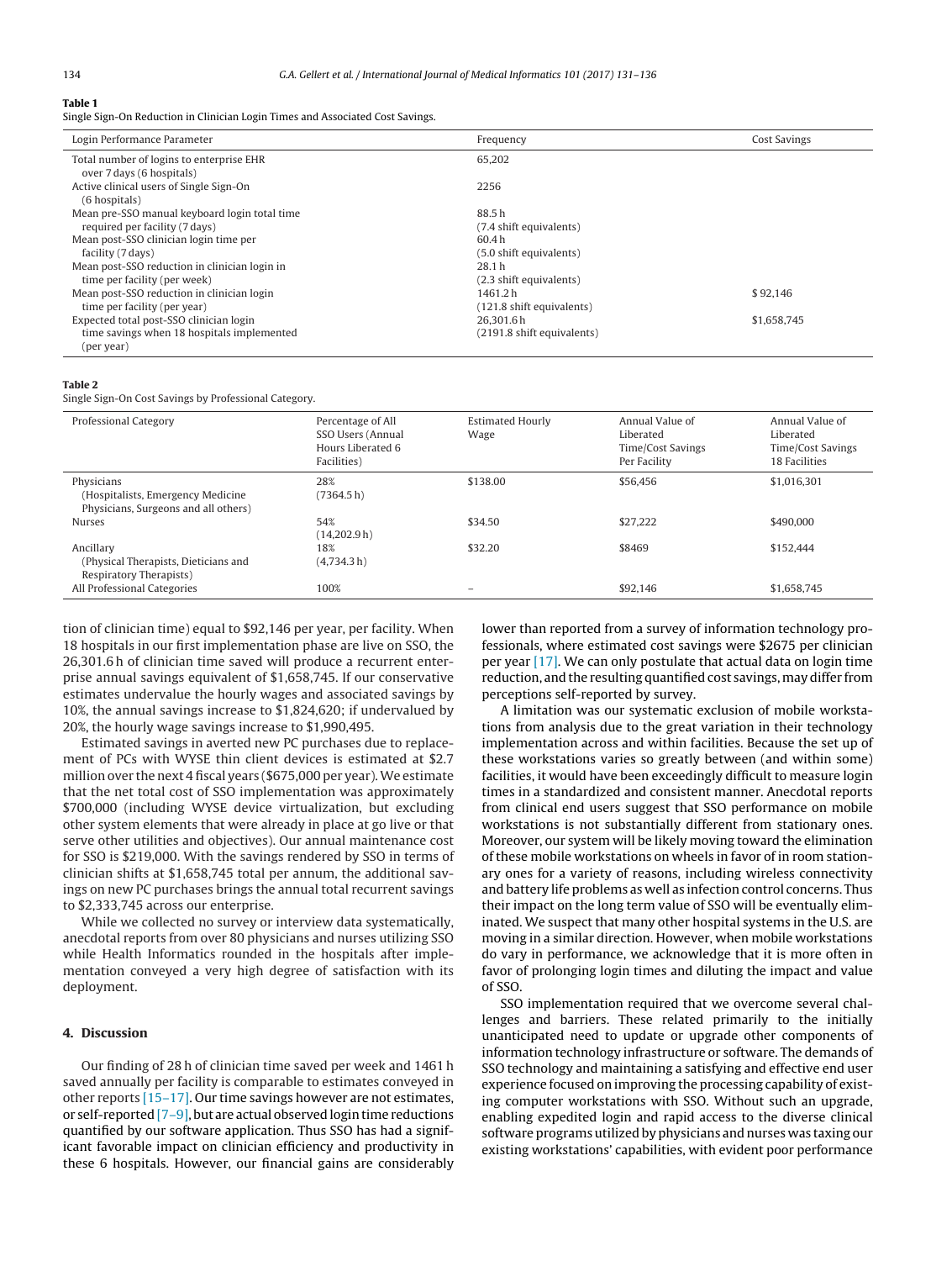of SSO and resultant end user dissatisfaction. Consequently, legacy computer workstation processors were systematically replaced with a thin client (WYSE device) that shifted processing from a local device to the CHRISTUS Private Cloud. This solution dramatically improved SSO, overall workstation and EHR performance, at a fraction of the cost of upgrading computer processors. However, as noted, this process of discovery at the pilot site hospital occurred with considerable dislocation and initial dissatisfaction among clinical end users in that facility.

Another challenge in SSO implementation occurred during the early adoption period when clinical end users would misattribute workstation or Wi-Fi performance problems to SSO, for which SSO was not the system component that was actually problematic. While this period of issue misattribution persisted for some time, as SSO performance achieved a high level, such faulty misattribution of issues to SSO decreased.

#### **5. Conclusions**

Based on this evaluation of the impact of SSO implementation, SSO is delivering substantial clinical value, recurrent annual ROI and net cost savings to the first 6 facilities implemented within our hospital system. Single sign-on technology appears to be an effective and cost-effective method to liberate clinician time from repetitive and time consuming logins to clinical software applications. Further, our experience was that the introduction of SSO technology facilitated adoption of key component functionalities and applications within our EHR as reported by physician users, which aligns with the implementation experience of other hospitals [\[7–9,15–17\].](#page-5-0) SSO implementation and its best performance may demand and is much facilitated when combined with migration to a thin client device and VDI. This reduces the need for costly PC replacement and upgrades, and produces substantial hardware expenditure savings.

Other value that is difficult to readily quantify was delivered by our implementation of SSO, including increased clinical end user satisfaction with the hospital system's clinical information technology services. Clinicians reported high SSO satisfaction with the improved ease/speed of access to clinical workstations and applications. Indeed, within weeks of implementation in a particular facility, other members of the clinical care team, such as respiratory therapists and other ancillary personnel who roam the hospital using multiple workstations requested access to SSO. With the management of physician and particularly nurse turnover an ongoing challenge for many hospital systems, any improvement in these clinicians' satisfaction with the hospital work environment and clinical workflow can enhance the organization's retention efforts and reduce the costs associated with high turnover. Further, the security and integrity of our HIPAA compliance has been substantially increased through the deployment of SSO and its rigorous authentication. Finally, we suspect and are currently evaluating whether IT help desk or service calls related to password resets have been reduced by the implementation of SSO. Reducing the burden on a hospital or system's helpdesk due to clinicians forgetting complex passwords could liberate these resources to focus on other needed service support.

In an era of where the evolution of EHR usability is an imperative to overcome the concerns of clinicians, and with the introduction of serial dislocating clinical information technologies such as CPOE and digital clinical documentation, we suspect that SSO can help ease the EHR adoption burden, and can help facilitate clinician, and particularly physician, adoption. Our implementation of digital documentation overlapped with that of SSO in these 6 facilities, and both physician end users and the clinical informaticists supporting them reported that the introduction of SSO significantly

#### **Summary table**

- Single sign on (SSO) is an emerging technology intended to facilitate easier and faster use of EHRs and other clinical information technology applications.
- Single sign on utilizes authentication to increase information security, but quantitative evaluation of its financial value to healthcare institutions has not been reported.
- This study of SSO implementation in 6 general hospitals found meaningful time savings for physicians, nurses and ancillary end users of clinical information technology.
- These time savings translated into substantial recurrent financial return from SSO implementation.
- Migration to a thin client as part of SSO implementation also yielded substantial financial return on investment.
- Anecdotal reported clinician satisfaction with SSO was high.

enhanced adoption of digital documentation and made CPOE use substantially easier. Indeed, one survey of information technology specialists found that 60% believed that SSO solutions have supported their efforts to demonstrate "meaningful use" of EHRs and related systems, and 70% stated that SSO is important or very important to the adoption of EHRs in their healthcare organizations [\[17\].](#page-5-0)

Anecdotal reports from physician and nurse end users following our implementation suggest that SSO was a very strong "clinician satisfier" in an era of high dissatisfaction with EHRs and related clinical information technology. Our experience in this regard aligns with that of other hospitals reporting high clinician satisfaction and a sense that SSO enabled them to focus their attention on the patient rather than information technology [\[3–4,15–17\].](#page-5-0) While not "game changing" in terms of overall impact on clinician time required by clinical information technology, SSO offers an incremental real and meaningful liberation of clinician time and improvement in clinical workflow. SSO implementation in hospitals is recommended where multidisciplinary clinician utilization of EHRs and related technology is substantial, and where clinical workflow involves substantial roaming throughout the facility. SSO can save time, improve security and increase clinician productivity and satisfaction in today's complex healthcare organizational workflows.

#### **Authors' compliance statements**

All authors contributed substantively to the implementation management of single sign-on, to the evaluative work or to the writing of this report. No patient data or interventions were utilized in this analysis, and thus no ethical issues related to confidentiality of data or related matters were addressed. This work required no subjects review and utilized no external funding.

#### **Conflict of interest**

None of the authors have any interest/conflict of interest in the SSO vendor evaluated.

# **Authors' contributions**

All co-authors completed work towards the production of this manuscript, either through writing, conduct of research, or support/leadership of the programmatic interventions described and evaluated in the manuscript.